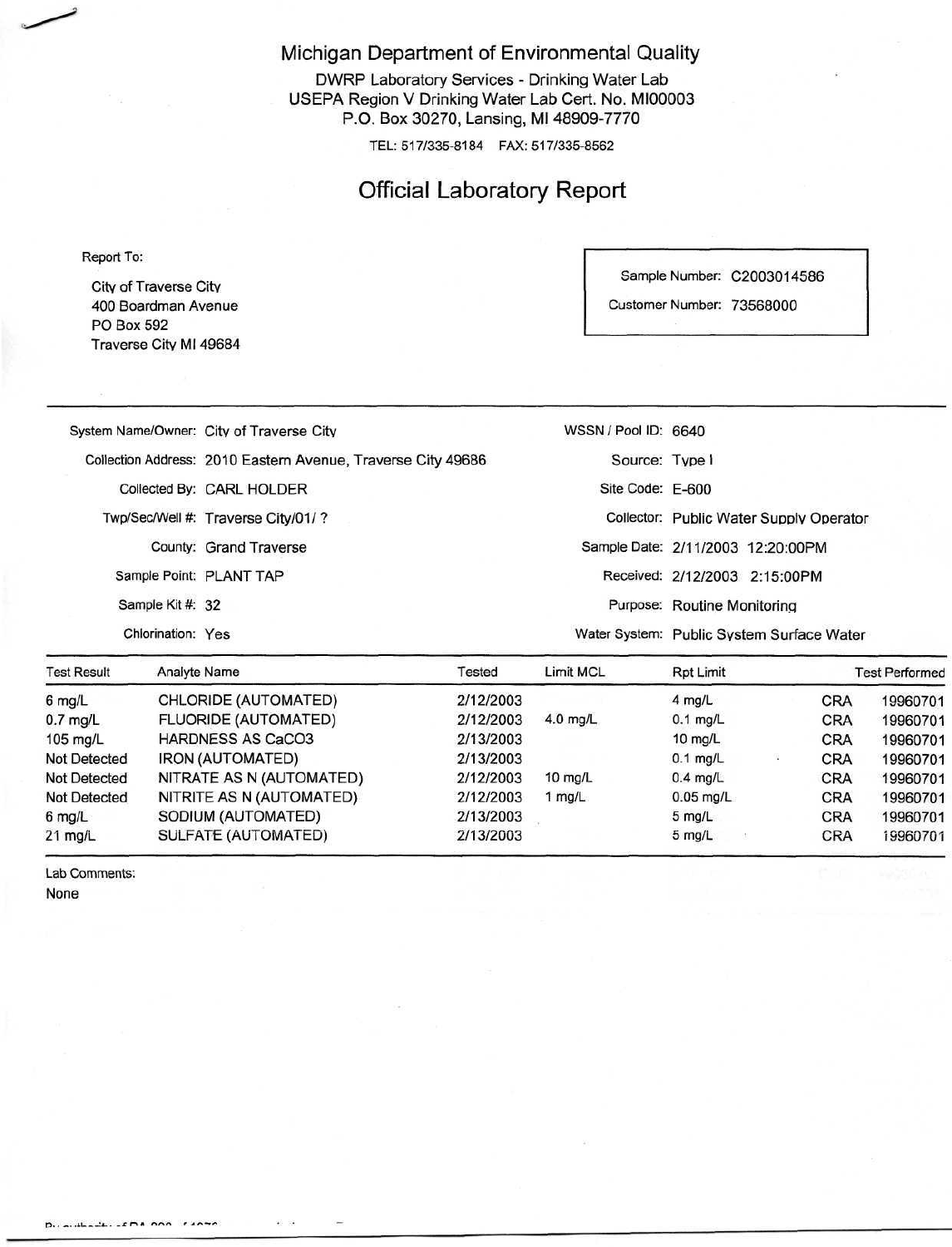Michigan Department of Environmental Quality

DWRP Laboratory Services - Drinking Water Lab USEPA Region V Drinking Water Lab Cert. No. MI00003 P.O. Box 30270, Lansing, Ml 48909-7770

TEL: 517/335-8184 FAX: 517/335-8562

## Official Laboratory Report

Report To:

City of Traverse Citv 400 Boardman Avenue PO Box 592 Traverse Citv Ml 49684 Sample Number: C2003014565

Customer Number: 73568000

0.01 mg/L 0.001 mg/L 0.0001 mg/L 0.01 mg/L 0.001 mg/L 0.0002 mg/L

**CCR** CPB CHG CNI CSE CTL

| System Name/Owner: City of Traverse City                                                                                                                                                                                       |                 |                    |  |                                           | WSSN / Pool ID: 6640                    |               |                  |           |
|--------------------------------------------------------------------------------------------------------------------------------------------------------------------------------------------------------------------------------|-----------------|--------------------|--|-------------------------------------------|-----------------------------------------|---------------|------------------|-----------|
| Collection Address: 2010 Eastern Avenue, Traverse City 49686<br>Collected By: CARL HOLDER<br>Twp/Sec/Well #: Traverse City/?/?<br>County: Grand Traverse<br>Sample Point: PLANT TAP<br>Sample Kit #: 36ME<br>Chlorination: Yes |                 | Source: Type I     |  |                                           |                                         |               |                  |           |
|                                                                                                                                                                                                                                |                 |                    |  | Site Code: E-600                          | Collector: Public Water Supply Operator |               |                  |           |
|                                                                                                                                                                                                                                |                 |                    |  |                                           |                                         |               |                  |           |
|                                                                                                                                                                                                                                |                 |                    |  |                                           | Received: 2/12/2003 1:58:00PM           |               |                  |           |
|                                                                                                                                                                                                                                |                 |                    |  |                                           | Purpose: Routine Monitoring             |               |                  |           |
|                                                                                                                                                                                                                                |                 |                    |  | Water System: Public System Surface Water |                                         |               |                  |           |
|                                                                                                                                                                                                                                |                 | <b>Test Result</b> |  | Analyte Name                              |                                         | Tested        | <b>Limit MCL</b> | Rpt Limit |
| <b>Not Detected</b>                                                                                                                                                                                                            | <b>ANTIMONY</b> |                    |  | 2/13/2003                                 | $0.006$ mg/L                            | $0.0006$ mg/L | CSB              | 19960701  |
| Not Detected                                                                                                                                                                                                                   | <b>ARSENIC</b>  |                    |  | 2/13/2003                                 | $0.01$ mg/L                             | $0.002$ mg/L  | <b>CAS</b>       | 19970415  |
| $0.02$ mg/L                                                                                                                                                                                                                    | <b>BARIUM</b>   |                    |  | 2/13/2003                                 | $2$ mg/L                                | $0.01$ mg/L   | <b>CBA</b>       | 19960701  |
| Not Detected                                                                                                                                                                                                                   |                 | <b>BERYLLIUM</b>   |  | 2/13/2003                                 | $0.004$ mg/L                            | $0.0004$ mg/L | CBE.             | 19960701  |
| Not Detected                                                                                                                                                                                                                   | <b>CADMIUM</b>  |                    |  | 2/13/2003                                 | $0.005$ mg/L                            | $0.0003$ mg/L | CCD              | 19960701  |

2/13/2003 2/13/2003 2/13/2003 2/13/2003 2/13/2003 2/13/2003 0.1 mg/L

0.002 mg/L 0.1 mg/L 0.05 mg/L 0.002 mg/L

Lab Comments: None

Not Detected Not Detected Not Detected Not Detected 0.001 mg/L Not Detected CHROMIUM LEAD BY ICP/MS MERCURY NICKEL SELENIUM THALLIUM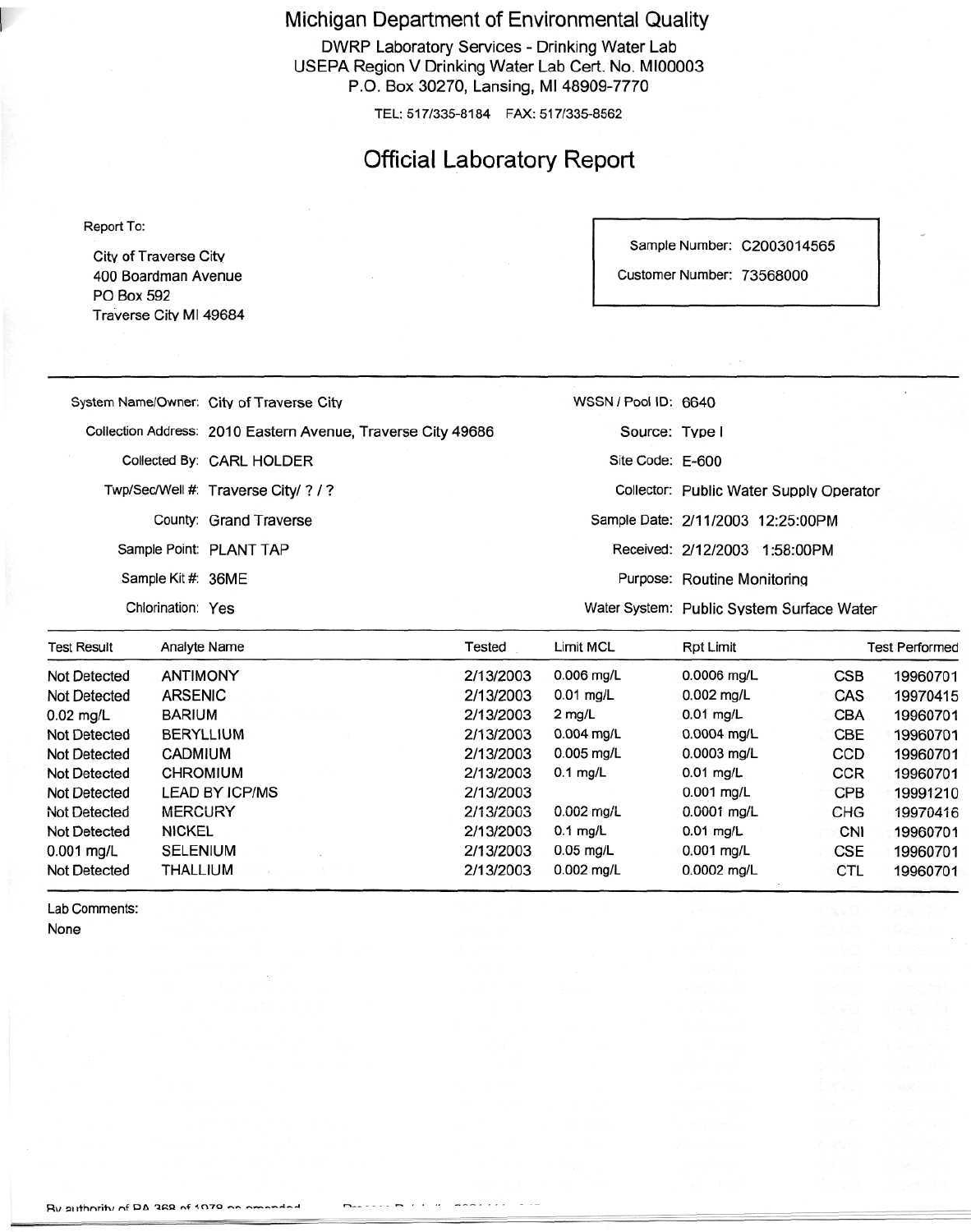Michigan Department of Environmental Quality

DWRP Laboratory Services - Drinking Water Lab USEPA Region V Drinking Water Lab Cert. No. MI00003 P.O. Box 30270, Lansing, Ml 48909-7770

TEL: 517/335-8184 FAX: 517/335-8562

## Official Laboratory Report

Report To:

Citv of Traverse Citv 400 Boardman Avenue PO Box 592 Traverse Citv Ml 49684 Sample Number: C2003014566

Customer Number: 73568000

| Not Datagrad       | DENTENE             |                                                              | 21410002 | $0.005$ mall         | $0.0005$ mall                             | OVI/O | 10000704              |
|--------------------|---------------------|--------------------------------------------------------------|----------|----------------------|-------------------------------------------|-------|-----------------------|
| <b>Test Result</b> | <b>Analyte Name</b> |                                                              | Tested   | Limit MCL            | <b>Rpt Limit</b>                          |       | <b>Test Performed</b> |
|                    | Chlorination: Yes   |                                                              |          |                      | Water System: Public System Surface Water |       |                       |
|                    | Sample Kit #: 36VO  |                                                              |          |                      | Purpose: Routine Monitoring               |       |                       |
|                    |                     | Sample Point: PLANT TAP                                      |          |                      | Received: 2/12/2003 1:58:00PM             |       |                       |
|                    |                     | County: Grand Traverse                                       |          |                      | Sample Date: 2/11/2003 12:15:00PM         |       | 4571 PF               |
|                    |                     | Twp/Sec/Well #: Traverse City/ ? / ?                         |          |                      | Collector: Public Water Supply Operator   |       |                       |
|                    |                     | Collected By: CARL HOLDER                                    |          | Site Code: E-600     |                                           |       |                       |
|                    |                     | Collection Address: 2010 Eastern Avenue, Traverse City 49686 |          | Source: Type I       |                                           |       |                       |
|                    |                     | System Name/Owner: City of Traverse City                     |          | WSSN / Pool ID: 6640 |                                           |       |                       |
|                    |                     |                                                              |          |                      |                                           |       |                       |

| <b>Not Detected</b> | <b>BENZENE</b>                 | 2/14/2003 | $0.005$ mg/L | $0.0005$ mg/L | CXVO        | 19960701 |
|---------------------|--------------------------------|-----------|--------------|---------------|-------------|----------|
| Not Detected        | <b>BROMOBENZENE</b>            | 2/14/2003 |              | $0.0005$ mg/L | <b>CXVO</b> | 19960701 |
| Not Detected        | <b>BROMOCHLOROMETHANE</b>      | 2/14/2003 |              | $0.0005$ mg/L | <b>CXVO</b> | 19960701 |
| <b>Not Detected</b> | <b>BROMOFORM</b>               | 2/14/2003 | $0.080$ mg/L | $0.0004$ mg/L | <b>CXVO</b> | 19960701 |
| Not Detected        | <b>BROMOMETHANE</b>            | 2/14/2003 |              | $0.001$ mg/L  | <b>CXVO</b> | 19960701 |
| Not Detected        | BUTYLBENZENE, NORMAL-          | 2/14/2003 |              | 0.0005 mg/L   | <b>CXVO</b> | 19960701 |
| Not Detected        | BUTYLBENZENE, SEC-             | 2/14/2003 |              | $0.0005$ mg/L | <b>CXVO</b> | 19960701 |
| Not Detected        | BUTYLBENZENE, TERT-            | 2/14/2003 |              | $0.0005$ mg/L | <b>CXVO</b> | 19960701 |
| Not Detected        | CARBON TETRACHLORIDE           | 2/14/2003 | $0.005$ mg/L | 0.0004 mg/L   | CXVO        | 19960701 |
| Not Detected        | CHLOROBENZENE                  | 2/14/2003 | $0.1$ mg/L   | $0.0005$ mg/L | <b>CXVO</b> | 19960701 |
| 0.0024 mg/L         | CHLORODIBROMOMETHANE           | 2/14/2003 | $0.080$ mg/L | 0.0004 mg/L   | <b>CXVO</b> | 19960701 |
| <b>Not Detected</b> | CHLOROETHANE                   | 2/14/2003 |              | $0.001$ mg/L  | <b>CXVO</b> | 19960701 |
| $0.0027$ mg/L       | <b>CHLOROFORM</b>              | 2/14/2003 | $0.080$ mg/L | 0.0004 mg/L   | <b>CXVO</b> | 19960701 |
| Not Detected        | CHLOROMETHANE                  | 2/14/2003 |              | $0.001$ mg/L  | <b>CXVO</b> | 19960701 |
| <b>Not Detected</b> | CHLOROTOLUENE (COMBINED)       | 2/14/2003 |              | 0.0005 mg/L   | <b>CXVO</b> | 19960701 |
| Not Detected        | <b>DIBROMOMETHANE</b>          | 2/14/2003 |              | $0.0005$ mg/L | <b>CXVO</b> | 19960701 |
| <b>Not Detected</b> | DICHLOROBENZENE, 1,2-          | 2/14/2003 | $0.6$ mg/L   | 0.0005 mg/L   | <b>CXVO</b> | 19960701 |
| <b>Not Detected</b> | DICHLOROBENZENE, 1,3-          | 2/14/2003 |              | $0.0004$ mg/L | <b>CXVO</b> | 19960701 |
| Not Detected        | DICHLOROBENZENE, 1,4-          | 2/14/2003 | 0.075 mg/L   | $0.0004$ mg/L | <b>CXVO</b> | 19960701 |
| $0.0036$ mg/L       | <b>DICHLOROBROMOMETHANE</b>    | 2/14/2003 | $0.080$ mg/L | $0.0004$ mg/L | <b>CXVO</b> | 19960701 |
| <b>Not Detected</b> | <b>DICHLORODIFLUOROMETHANE</b> | 2/14/2003 |              | 0.001 mg/L    | CXVO        | 19960701 |
| Not Detected        | DICHLOROETHANE, 1, 1-          | 2/14/2003 |              | 0.0005 mg/L   | <b>CXVO</b> | 19960701 |
| <b>Not Detected</b> | DICHLOROETHANE, 1, 2-          | 2/14/2003 | 0.005 mg/L   | $0.0005$ mg/L | <b>CXVO</b> | 19960701 |
| <b>Not Detected</b> | DICHLOROETHYLENE, 1, 1-        | 2/14/2003 | $0.007$ mg/L | 0.0005 mg/L   | CXVO        | 19960701 |
| Not Detected        | DICHLOROETHYLENE,1,2-CIS       | 2/14/2003 | $0.07$ mg/L  | $0.0004$ mg/L | CXVO        | 19960701 |
| <b>Not Detected</b> | DICHLOROETHYLENE,1,2-TRANS     | 2/14/2003 | $0.1$ mg/L   | 0.0004 mg/L   | <b>CXVO</b> | 19960701 |
| Not Detected        | DICHLOROPROPANE, 1, 2-         | 2/14/2003 | $0.005$ mg/L | 0.0004 mg/L   | <b>CXVO</b> | 19960701 |
|                     |                                |           |              |               |             |          |